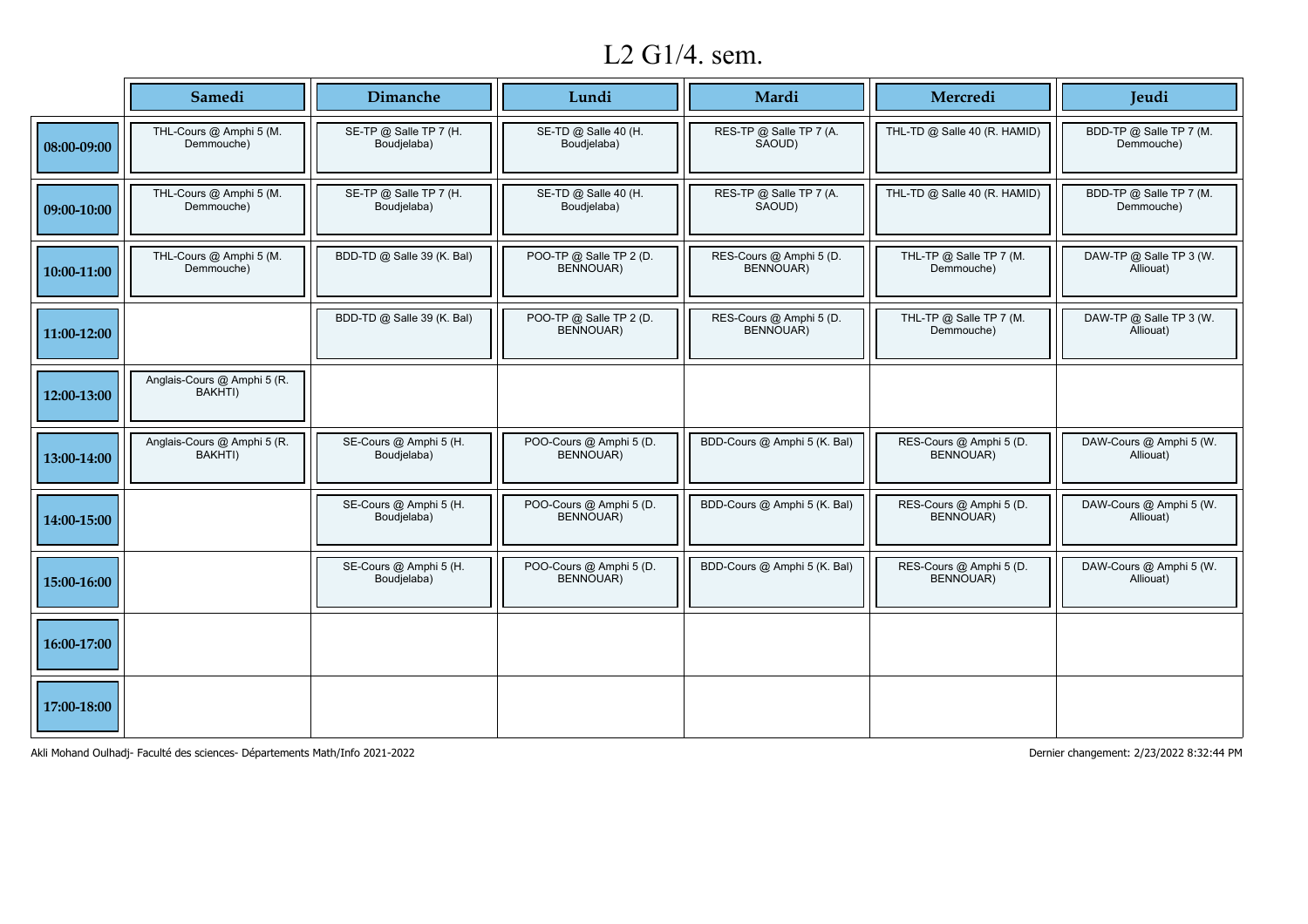# L2 G2/4. sem.

|             | Samedi                                 | <b>Dimanche</b>                            | Lundi                                       | Mardi                                       | Mercredi                              | Jeudi                                 |
|-------------|----------------------------------------|--------------------------------------------|---------------------------------------------|---------------------------------------------|---------------------------------------|---------------------------------------|
| 08:00-09:00 | THL-Cours @ Amphi 5 (M.<br>Demmouche)  | BDD-TD @ Salle 40 (K. Bal)                 | SE-TP @ Salle TP 7 (Y.<br>Laboukha)         | POO-TP @ Salle TP 3 (D.<br>BENNOUAR)        | THL-TP @ Salle TP 4 (M.<br>Demmouche) | DAW-TP @ Salle TP 2 (W.<br>Alliouat)  |
| 09:00-10:00 | THL-Cours @ Amphi 5 (M.<br>Demmouche)  | BDD-TD @ Salle 40 (K. Bal)                 | SE-TP @ Salle TP 7 (Y.<br>Laboukha)         | POO-TP @ Salle TP 3 (D.<br>BENNOUAR)        | THL-TP @ Salle TP 4 (M.<br>Demmouche) | DAW-TP @ Salle TP 2 (W.<br>Alliouat)  |
| 10:00-11:00 | THL-Cours @ Amphi 5 (M.<br>Demmouche)  | SE-TD @ Grande Salle 11 (H.<br>Boudjelaba) | RES-TP @ Salle TP 4 (A.<br>SAOUD)           | RES-Cours @ Amphi 5 (D.<br><b>BENNOUAR)</b> | THL-TD @ Salle 40 (R. HAMID)          | BDD-TP @ Salle TP 2 (M.<br>Demmouche) |
| 11:00-12:00 |                                        | SE-TD @ Grande Salle 11 (H.<br>Boudjelaba) | RES-TP @ Salle TP 4 (A.<br>SAOUD)           | RES-Cours @ Amphi 5 (D.<br>BENNOUAR)        | THL-TD @ Salle 40 (R. HAMID)          | BDD-TP @ Salle TP 2 (M.<br>Demmouche) |
| 12:00-13:00 | Anglais-Cours @ Amphi 5 (R.<br>BAKHTI) |                                            |                                             |                                             |                                       |                                       |
| 13:00-14:00 | Anglais-Cours @ Amphi 5 (R.<br>BAKHTI) | SE-Cours @ Amphi 5 (H.<br>Boudjelaba)      | POO-Cours @ Amphi 5 (D.<br><b>BENNOUAR)</b> | BDD-Cours @ Amphi 5 (K. Bal)                | RES-Cours @ Amphi 5 (D.<br>BENNOUAR)  | DAW-Cours @ Amphi 5 (W.<br>Alliouat)  |
| 14:00-15:00 |                                        | SE-Cours @ Amphi 5 (H.<br>Boudjelaba)      | POO-Cours @ Amphi 5 (D.<br>BENNOUAR)        | BDD-Cours @ Amphi 5 (K. Bal)                | RES-Cours @ Amphi 5 (D.<br>BENNOUAR)  | DAW-Cours @ Amphi 5 (W.<br>Alliouat)  |
| 15:00-16:00 |                                        | SE-Cours @ Amphi 5 (H.<br>Boudjelaba)      | POO-Cours @ Amphi 5 (D.<br>BENNOUAR)        | BDD-Cours @ Amphi 5 (K. Bal)                | RES-Cours @ Amphi 5 (D.<br>BENNOUAR)  | DAW-Cours @ Amphi 5 (W.<br>Alliouat)  |
| 16:00-17:00 |                                        |                                            |                                             |                                             |                                       |                                       |
| 17:00-18:00 |                                        |                                            |                                             |                                             |                                       |                                       |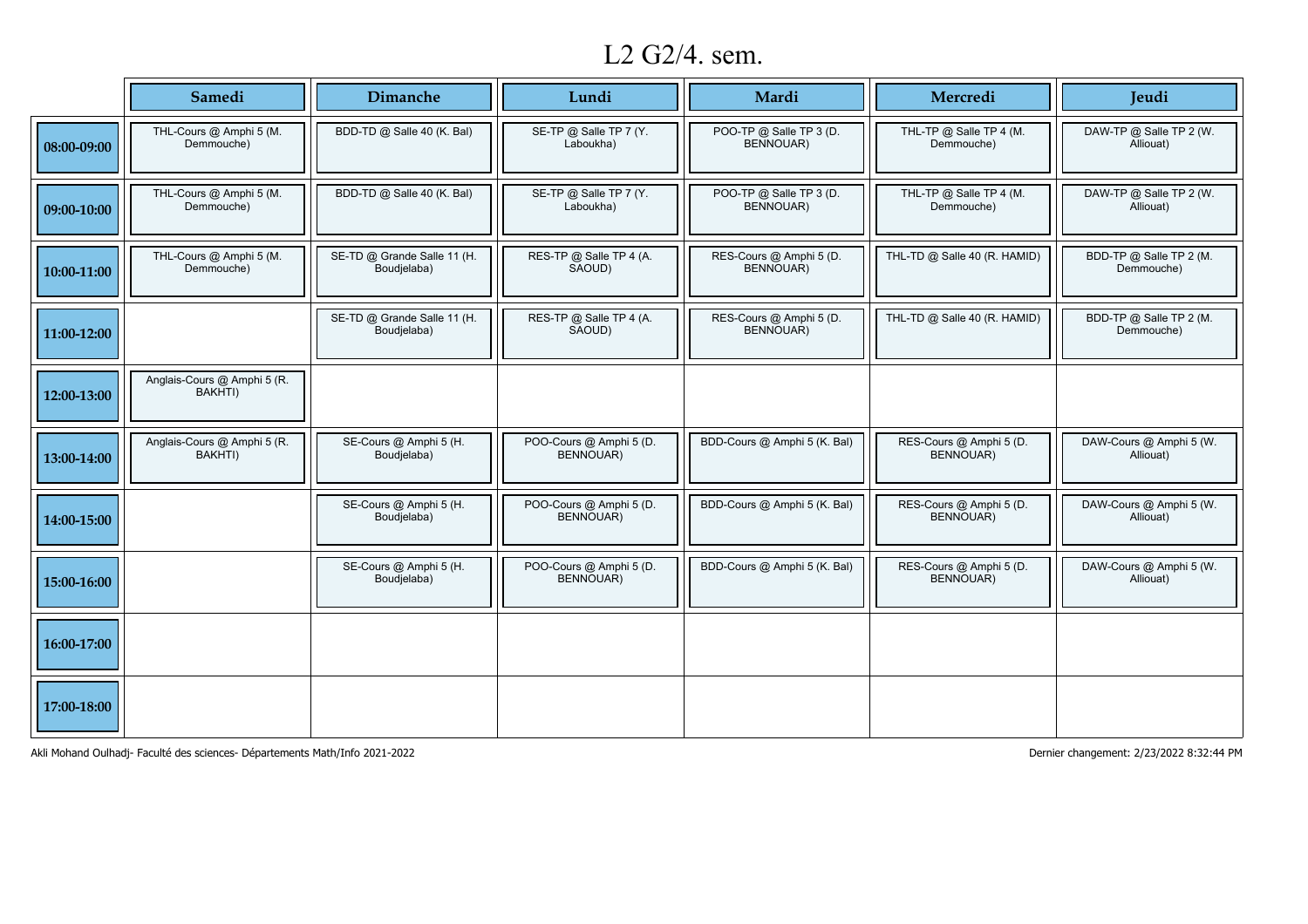# L2 G3/4. sem.

|             | Samedi                                 | <b>Dimanche</b>                       | Lundi                                       | Mardi                                       | Mercredi                             | Jeudi                                |
|-------------|----------------------------------------|---------------------------------------|---------------------------------------------|---------------------------------------------|--------------------------------------|--------------------------------------|
| 08:00-09:00 | THL-Cours @ Amphi 5 (M.<br>Demmouche)  | BDD-TP @ Salle TP 4 (M.<br>Demmouche) | RES-TP @ Salle TP 4 (A.<br>SAOUD)           | BDD-TD @ Salle 42 (K. Bal)                  | DAW-TP @ Salle TP 3 (W.<br>Alliouat) | THL-TD @ Salle 40 (R. HAMID)         |
| 09:00-10:00 | THL-Cours @ Amphi 5 (M.<br>Demmouche)  | BDD-TP @ Salle TP 4 (M.<br>Demmouche) | RES-TP @ Salle TP 4 (A.<br>SAOUD)           | BDD-TD @ Salle 42 (K. Bal)                  | DAW-TP @ Salle TP 3 (W.<br>Alliouat) | THL-TD @ Salle 40 (R. HAMID)         |
| 10:00-11:00 | THL-Cours @ Amphi 5 (M.<br>Demmouche)  | THL-TP @ Salle TP 4 (M.<br>Demmouche) | SE-TD @ Salle 40 (H.<br>Boudjelaba)         | RES-Cours @ Amphi 5 (D.<br><b>BENNOUAR)</b> | POO-TP @ Salle TP 4 (D.<br>BENNOUAR) | SE-TP @ Salle TP 7 (Y.<br>Laboukha)  |
| 11:00-12:00 |                                        | THL-TP @ Salle TP 4 (M.<br>Demmouche) | SE-TD @ Salle 40 (H.<br>Boudjelaba)         | RES-Cours @ Amphi 5 (D.<br>BENNOUAR)        | POO-TP @ Salle TP 4 (D.<br>BENNOUAR) | SE-TP @ Salle TP 7 (Y.<br>Laboukha)  |
| 12:00-13:00 | Anglais-Cours @ Amphi 5 (R.<br>BAKHTI) |                                       |                                             |                                             |                                      |                                      |
| 13:00-14:00 | Anglais-Cours @ Amphi 5 (R.<br>BAKHTI) | SE-Cours @ Amphi 5 (H.<br>Boudjelaba) | POO-Cours @ Amphi 5 (D.<br><b>BENNOUAR)</b> | BDD-Cours @ Amphi 5 (K. Bal)                | RES-Cours @ Amphi 5 (D.<br>BENNOUAR) | DAW-Cours @ Amphi 5 (W.<br>Alliouat) |
| 14:00-15:00 |                                        | SE-Cours @ Amphi 5 (H.<br>Boudjelaba) | POO-Cours @ Amphi 5 (D.<br>BENNOUAR)        | BDD-Cours @ Amphi 5 (K. Bal)                | RES-Cours @ Amphi 5 (D.<br>BENNOUAR) | DAW-Cours @ Amphi 5 (W.<br>Alliouat) |
| 15:00-16:00 |                                        | SE-Cours @ Amphi 5 (H.<br>Boudjelaba) | POO-Cours @ Amphi 5 (D.<br>BENNOUAR)        | BDD-Cours @ Amphi 5 (K. Bal)                | RES-Cours @ Amphi 5 (D.<br>BENNOUAR) | DAW-Cours @ Amphi 5 (W.<br>Alliouat) |
| 16:00-17:00 |                                        |                                       |                                             |                                             |                                      |                                      |
| 17:00-18:00 |                                        |                                       |                                             |                                             |                                      |                                      |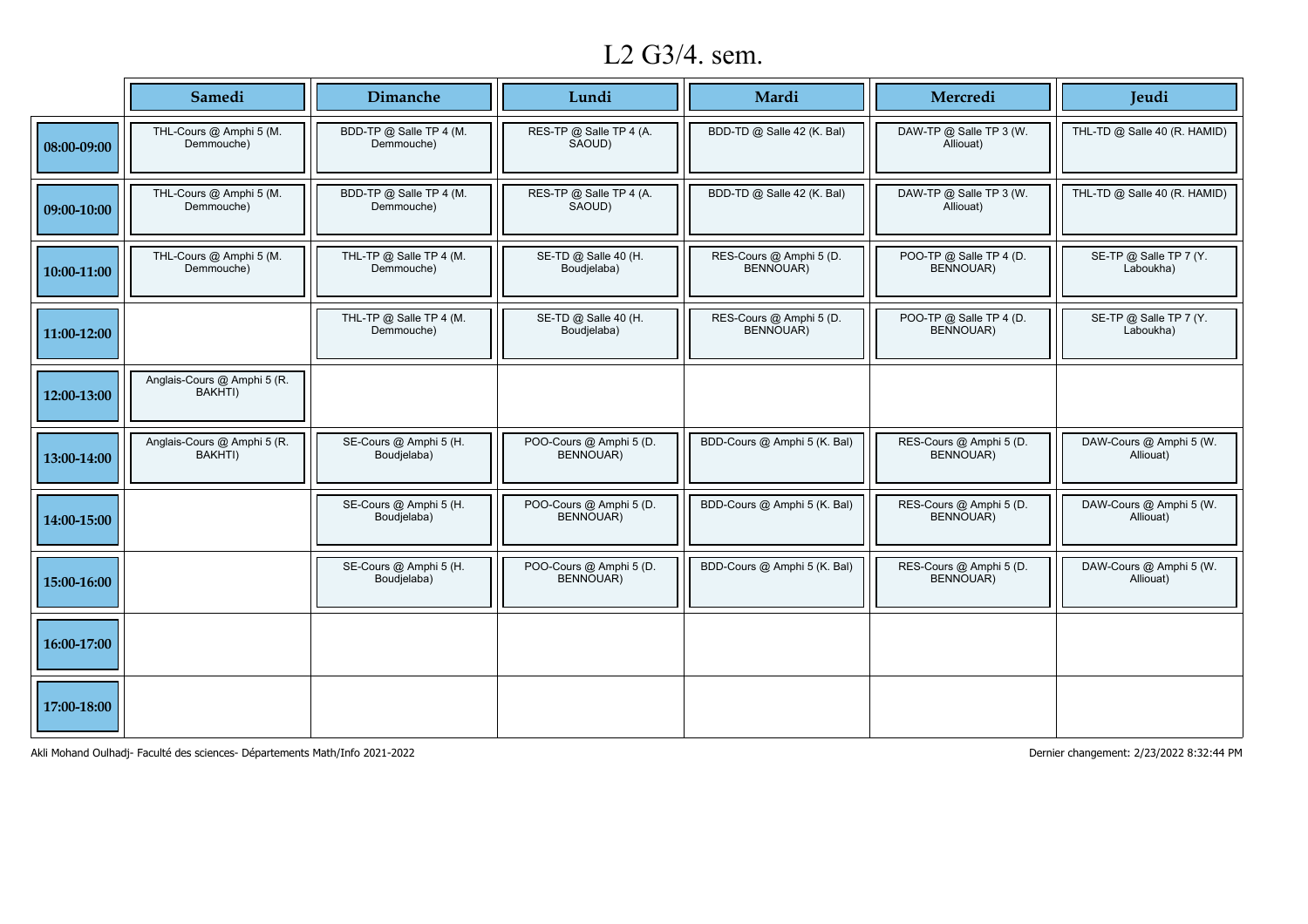### ASSISTANTTP/2. sem.

|               | Samedi | Dimanche                                          | Lundi | Mardi | Mercredi | Jeudi |
|---------------|--------|---------------------------------------------------|-------|-------|----------|-------|
| 08:00-09:00   |        | SE-TP @ SalleTP 7 assistant (Y.<br>Laboukha)      |       |       |          |       |
| 09:00-10:00   |        | SE-TP @ SalleTP 7 assistant (Y.<br>Laboukha)      |       |       |          |       |
| $10:00-11:00$ |        |                                                   |       |       |          |       |
| 11:00-12:00   |        |                                                   |       |       |          |       |
| 12:00-13:00   |        | RIP-Ass-TP @ SalleTP 7<br>assistant (Y. Laboukha) |       |       |          |       |
| 13:00-14:00   |        | RIP-Ass-TP @ SalleTP 7<br>assistant (Y. Laboukha) |       |       |          |       |
| 14:00-15:00   |        |                                                   |       |       |          |       |
| 15:00-16:00   |        |                                                   |       |       |          |       |
| 16:00-17:00   |        |                                                   |       |       |          |       |
| 17:00-18:00   |        |                                                   |       |       |          |       |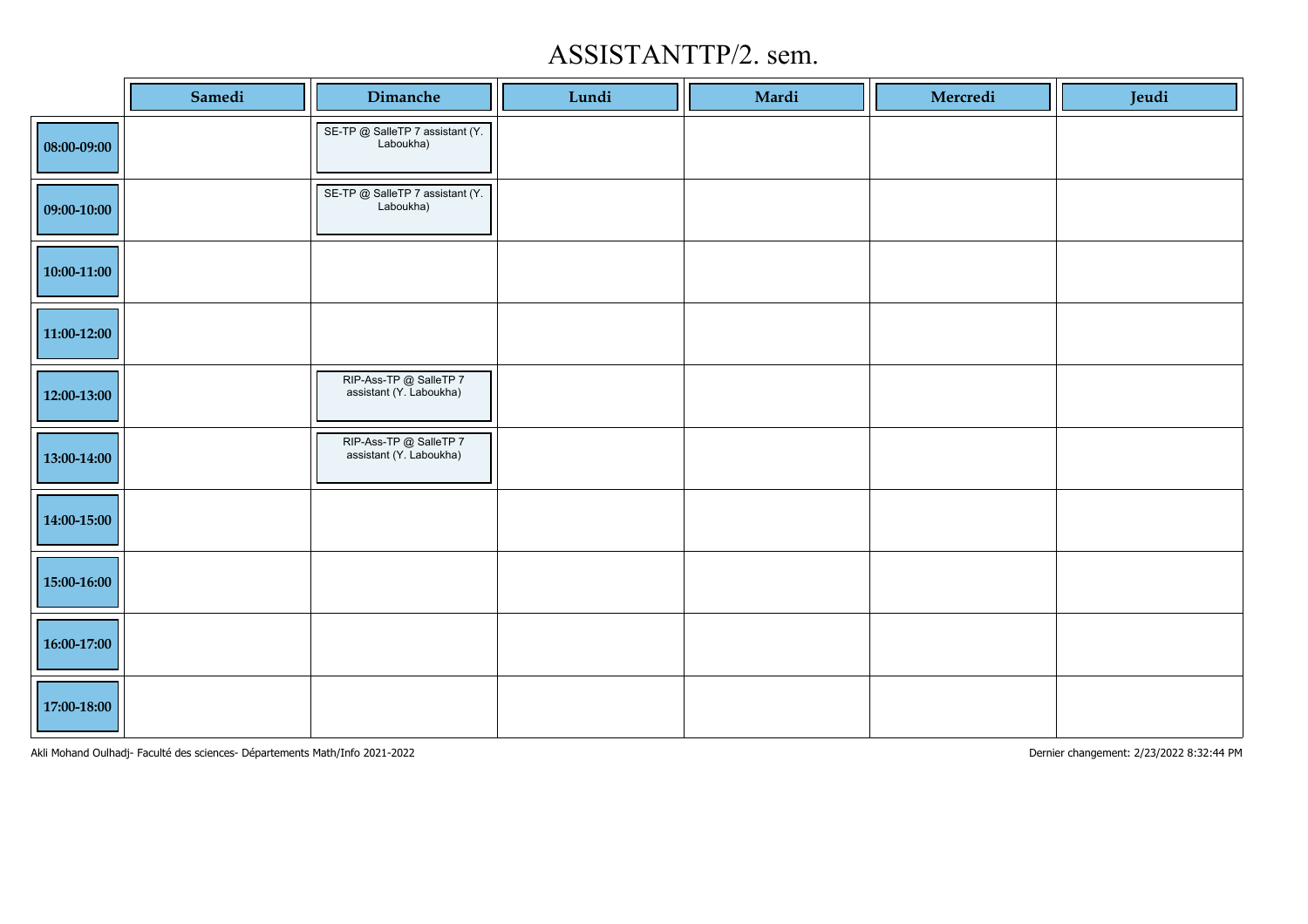### M1 GSI/2. sem.

|             | Samedi                                     | Dimanche                              | Lundi                                     | Mardi                                 | Mercredi                             | Jeudi                                      |
|-------------|--------------------------------------------|---------------------------------------|-------------------------------------------|---------------------------------------|--------------------------------------|--------------------------------------------|
| 08:00-09:00 | RNL-Cours @ Grande Salle 11<br>(N. Ouakas) | ASSI-Cours @ Amphi 5 (A.<br>Djouabri) | TM-Cours @ Grande Salle 11 (N.<br>Ouakas) | PBD-Cours @ Salle 40 (Z.<br>Mahfoudh) | PBD-TP @ Salle TP 7 (Z.<br>Mahfoudh) | GDM-Cours @ Grande Salle 11<br>(H. Gharbi) |
| 09:00-10:00 | RNL-Cours @ Grande Salle 11<br>(N. Ouakas) | ASSI-Cours @ Amphi 5 (A.<br>Djouabri) | TM-Cours @ Grande Salle 11 (N.<br>Ouakas) | PBD-Cours @ Salle 40 (Z.<br>Mahfoudh) | PBD-TP @ Salle TP 7 (Z.<br>Mahfoudh) | GDM-Cours @ Grande Salle 11<br>(H. Gharbi) |
| 10:00-11:00 | RNL-Cours @ Grande Salle 11<br>(N. Ouakas) | ASSI-TD @ Amphi 5 (A. Djouabri)       | TM-TP @ Salle TP 3 (N. Ouakas)            | PBD-Cours @ Salle 40 (Z.<br>Mahfoudh) |                                      | GDM-Cours @ Grande Salle 11<br>(H. Gharbi) |
| 11:00-12:00 | RNL-TD @ Grande Salle 11 (N.<br>Ouakas)    |                                       | TM-TP @ Salle TP 3 (N. Ouakas)            |                                       |                                      | GDM-TP @ Salle TP 4 (H.<br>Gharbi)         |
| 12:00-13:00 |                                            | RIP-TP @ Salle TP 7 (L. Badis)        |                                           | RIP-Cours @ Salle 39 (M. AMAD)        | SSIC-Cours @ Salle 39 (M.<br>AMAD)   | GDM-TP @ Salle TP 4 (H.<br>Gharbi)         |
| 13:00-14:00 | IG-Cours @ Grande Salle 11 (H.<br>Gharbi)  | RIP-TP @ Salle TP 7 (L. Badis)        | TM-Cours @ Salle 40 (N.<br>Ouakas)        | RIP-Cours @ Salle 39 (M. AMAD)        | SSIC-Cours @ Salle 39 (M.<br>AMAD)   |                                            |
| 14:00-15:00 | IG-Cours @ Grande Salle 11 (H.<br>Gharbi)  | RIP-TD @ Salle 40 (L. Badis)          | TM-Cours @ Salle 40 (N.<br>Ouakas)        | RIP-Cours @ Salle 39 (M. AMAD)        | SSIC-Cours @ Salle 39 (M.<br>AMAD)   | IG-TP @ Salle TP 4 (H. Gharbi)             |
| 15:00-16:00 | IG-Cours @ Grande Salle 11 (H.<br>Gharbi)  | RIP-TD @ Salle 40 (L. Badis)          |                                           |                                       |                                      | IG-TP @ Salle TP 4 (H. Gharbi)             |
| 16:00-17:00 |                                            |                                       |                                           |                                       |                                      |                                            |
| 17:00-18:00 |                                            |                                       |                                           |                                       |                                      |                                            |